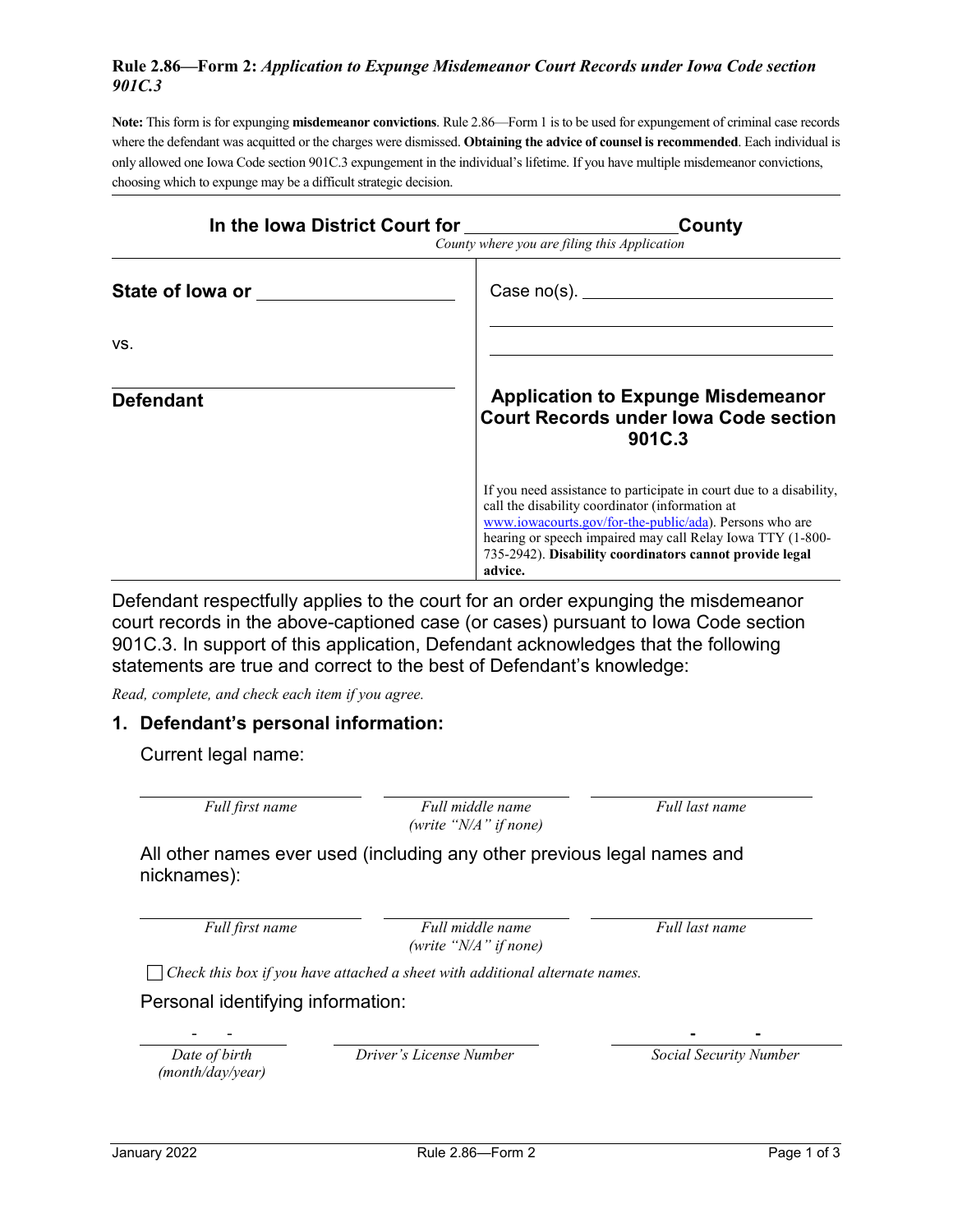- *Rule 2.86—Form 2: Application to Expunge Misdemeanor Court Records under Iowa Code section 901C.3,* continued **2.** □ Defendant has not been granted a prior lowa Code section 901C.3 expungement. **3.**  $\Box$  This expungement application involves related cases and Defendant seeks the expungement of the misdemeanor court records in all of following cases that arise out of the same transaction or occurrence: *See Iowa Code § 901C.3(3). Check this box if you have attached a sheet with additional information.* **NOTE:** You must file this application **separately in each of these cases**. **4.**  $\Box$  The misdemeanor criminal convictions covered by this application are eligible for expungement. *NOTE: Convictions under Iowa Cod[e sections 123.46,](https://1.next.westlaw.com/Link/Document/FullText?findType=L&pubNum=1000256&cite=IASTS123.46&originatingDoc=N91FE83907D0711E9A9B08E2FC34AD275&refType=LQ&originationContext=document&transitionType=DocumentItem&contextData=(sc.UserEnteredCitation)) 123.47(3) (or similar local ordinance), 235B.20, 321.218, 321A.32, 321J.21, 321J.2, 707.5, 708.2(3), 708.2A, 708.7, 708.11, 708.12, 716.8(3) or (4), 721.2, 721.10, 723.1; or chapters 717C, 719, 720, 721.2, 724, 726, 728, 901A; or a sex offense as defined in section 692A.101 are ineligible.* **5.**  $\Box$  All court costs, fees, fines, restitution, and any other financial obligations ordered by the court or assessed by the clerk of district court in relation to the misdemeanor convictions covered by this application have been paid in full. **6.**  $\Box$  More than eight years have passed since the date of the misdemeanor convictions identified in section 2. **7.** Defendant has no pending criminal charges. *NOTE: For purposes of this question, a "criminal" charge means any public offense as defined in Iowa Code section 692.1.* **8.**  $\Box$  Defendant has not previously been granted more than one deferred judgment. All *charges as to which a deferred judgment was granted at the same time are considered one deferred judgment.* **9.**  $\Box$  Defendant has attached an official Division of Criminal Investigation Iowa criminal history records check dated within the past 30 days of the filing of this application. *Defendants must obtain their criminal history by submitting form DCI-77 with a release authorization signature. Additional information regarding obtaining the records check can be found at: [https://dps.iowa.gov/divisions/criminal-investigation/criminal-history/record-check-forms.](https://dps.iowa.gov/divisions/criminal-investigation/criminal-history/record-check-forms)* **Read Before Signing** Please check each statement below after you have read it. **I** I understand that I must provide a copy of this application to the county attorney. □ **I understand** that if I file this application to expunge multiple cases, all cases must be related to the same transaction or occurrence. **I understand** that Iowa Code section 901C.3 only permits me one misdemeanor expungement in my lifetime.
- □ **I understand** that the records in a criminal case expunged under this section are confidential and exempt from public access under Iowa Code section 22.7, but the clerk of district court may make the records available upon court order.